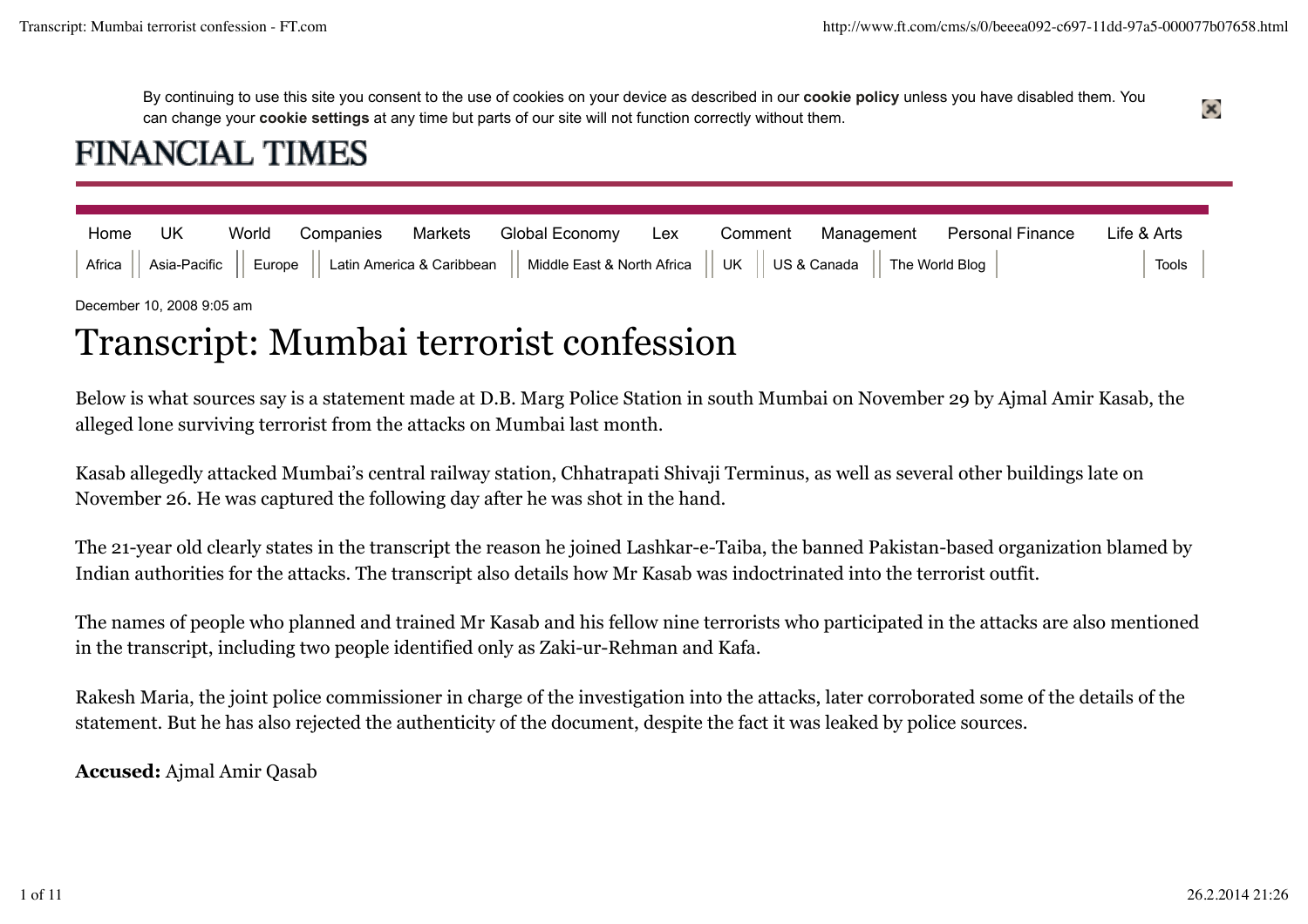**Age:** 21 yrs

#### **Occupation:** Labour

**Address:** Faridkot, Tehsil -Dipalpur, District -Ukada, State -Suba Punjab, Pakistan

I am as above and reside at the above given address since my birth. I have studied up to 4th standard from Government Primary School.

After leaving school in 2000, I went to Lahore. My brother Afzal stays at galli No. 54, R.No. 12, Mohalla Tohit Abad, near Yadgar Minar, Lahore. I did labour jobs at different places till 2005. During that period I used to visit my native place. In the year 2005, I had a quarrel with my father. Therefore, I left my house and went to Ali Hajveri Darbar at Lahore.

At the said place, the boys who had run away from their houses are kept. From there, the boys are sent to different places for employment. One day when I was there, a person by name Shafiq came there and took me with him. He was in the catering business. He was from Zhelam. I started working with him on daily wages. I was given Rs 120 per day. After some days my salary was increased up to Rs 200 per day. I worked with him till 2007.

While I was working with Shafiq, I came in contact with one Muzaffar Lal Khan, aged 22 years, r/o Village -Romiya, Tehsil & Dist -Atak, State -Sarhad, Pakistan. As we were not getting enough money, we decided to carry out robbery / dacoity at some place so that we will get a large amount. As such we left the job.

Thereafter we went to Rawalpindi. We hired a flat at Bangash Colony, Rawalpindi, and started residing in it. Afzal had located a house where he thought we would get a large amount.

He had surveyed the said place and drawn a map of the said place. We required some fire-arms for our purpose. Afzal told me that he could get some fire-arms at his native place, but it was very risky, as there was frequent checking at his native place.

While we were in search of fire-arms we saw some LeT stalls at Raja bazaar, Rawalpindi, on the day of Bakri-id. We thought that, even if we procured fire-arms, we could not operate them. Therefore, we decided to join LeT for weapon training.

After making enquiries we reached LeT office. In the LeT office we met a person. We told him that we wanted to join LeT. He made some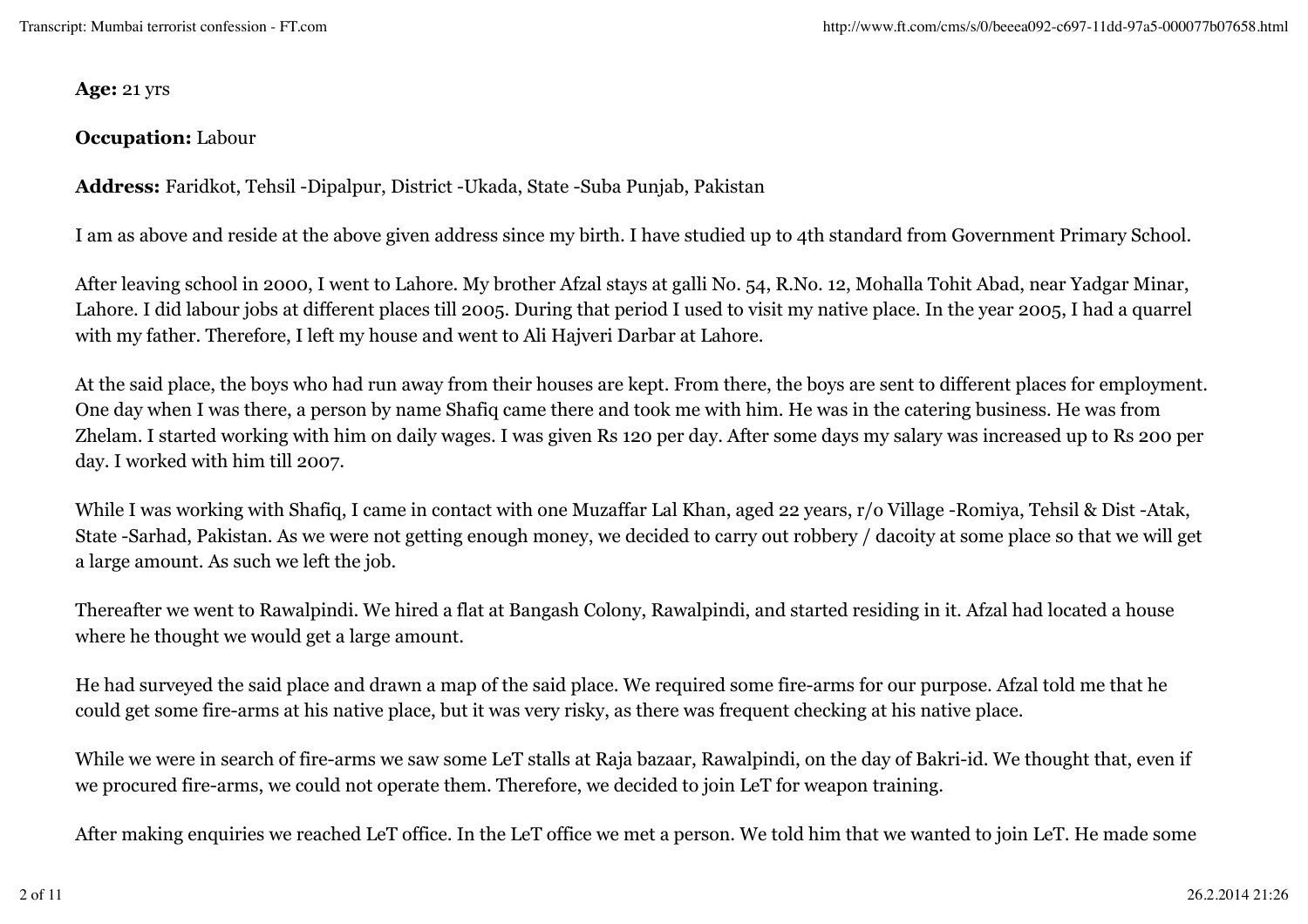enquiry with us, noted our names and address and told us to come on next day.

On the next day, we went to LeT office and met the same man. One more person was present with him.

He gave us Rs 200 and some receipt. Then he gave us the address of a place called Marqas Taiyyaaba, Muridke, and told us to go to the said place where LeT is having their training camp. As directed, we went to the said place by bus. We showed the receipt given to us at the gate of the camp. We were allowed inside. At the entry gate, our details were filled up on two forms. Then we were taken to the actual camp area. At the said place, initially we were selected for 21 days training called Daura-Sufa. From the next day, we started attending training. The daily programme was as mentioned below:

**04.15:** Wake up call and thereafter namaz

**08.00:** Breakfast

**08.30-10.00:** Lecture on Hadis and Quran by Mufti Sayyed

**10.00-12.00:** Rest

**12.00-13.00:** Lunch Break

**13.00-14.00:** Namaz

**14.00-16.00:** Rest

**16.00-18.00:** PT and Game Instructor Fadulla

**18.00-20.00:** Namaz and other work

**20.00-21.00:** Dinner

After completion of the above said training, we were selected for another training called Daura-Ama. The said training was also for 21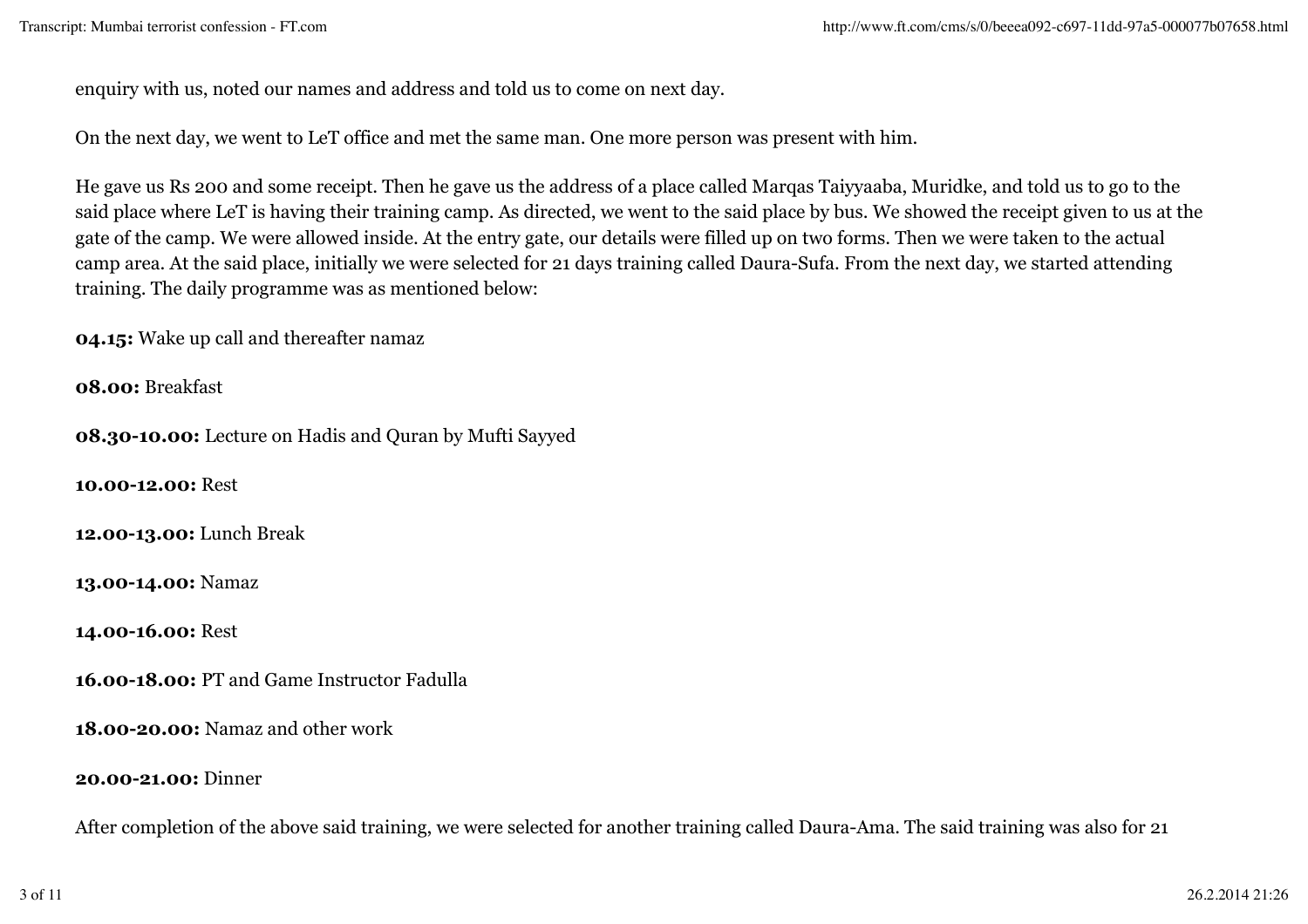days. We were then taken in a vehicle to a place called Mansera, Buttal Village. At the said place, we were given training of all weapons for 21 days. The daily programme was as mentioned below:

**04.15 - 05.00:** Wake up call and thereafter namaz

**05.00-6.00:** PT Instructor abu Anas

**08.00:** Breakfast

**08.30-11.30:** Weapons training. Trainer Abdul Rehman, Weapons AK-47, Green-O, SKS, Uzi gun, pistol, revolver

**11.30-12.00:** Rest

**12.00-13.00:** Lunch break

**13.00-14.00:** Namaz

**14.00-16.00:** Rest

**16.00-18.00:** PT

**18.00-20.00:** Namaz and other work

#### **20.00-21.00:** Dinner

After completing the said training, we were told that, we will be given the next advance training, but for that purpose we have to do some Khidmat for two months (Khidmat is a sort of service in the said camp as per the trainees' liking). We agreed to do the Khidmat for two months.

After two months, I was allowed to go to meet my parents. I stayed with my parents for one month. Thereafter, I went to LeT camp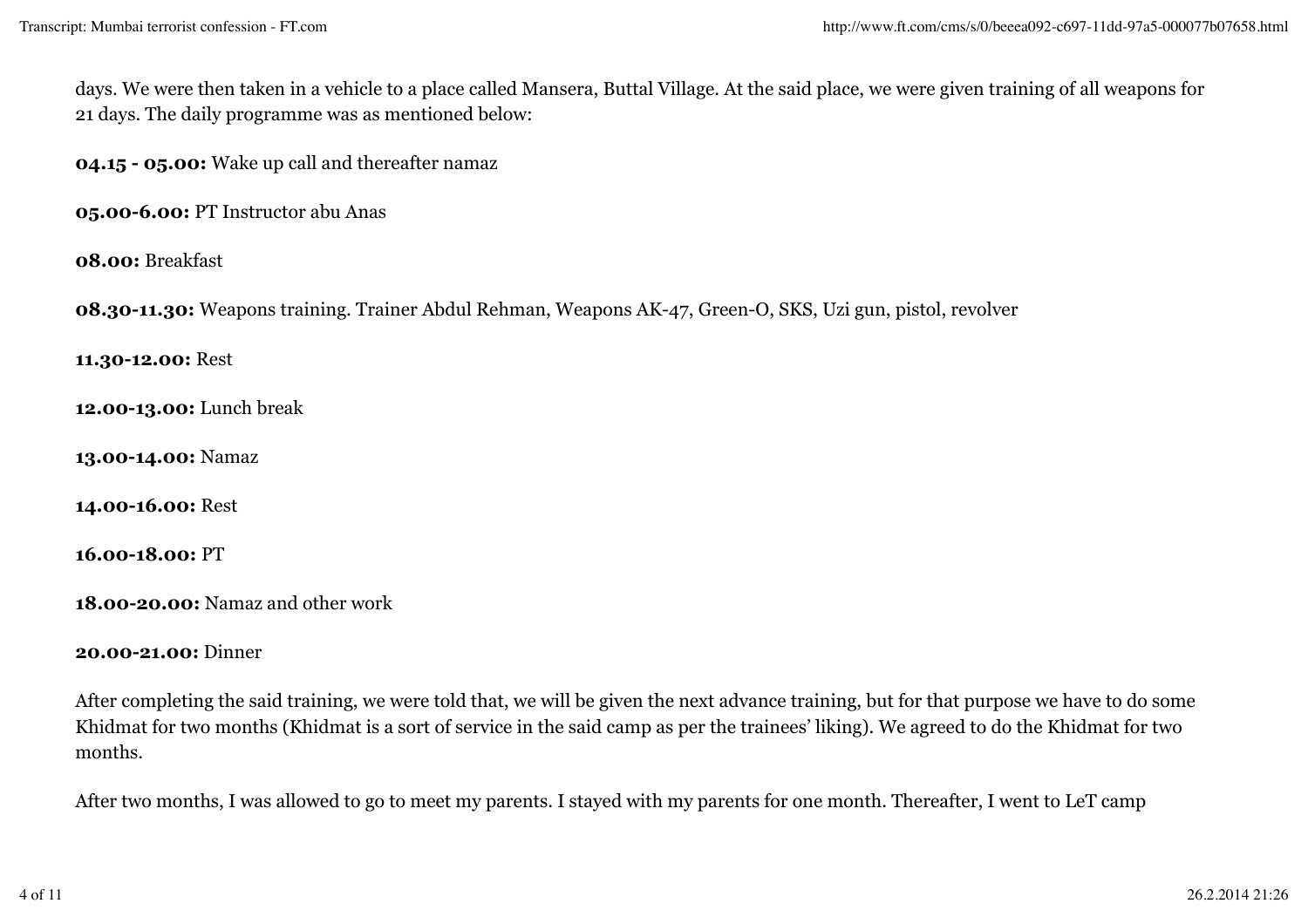situated at Shaiwainala, Muzzafarabad, for further advanced training. At that place, they took my photographs and filled up some forms. Then we were taken to Chelabandi pahadi area for training called Duara-khas. The said training was for 3 months. The training included PT, handling of all weapons and firing practice of the said weapons, training of handling of hand grenade, rocket launchers and mortars. The daily programme was as mentioned below:

**04.15-05.00:** Wake up call and thereafter namaz

**05.00-06.00:** PT Instructor Abu Mawiya

**08.00:** Breakfast

**08.30-11.30:** Weapons training handling of all weapons and firing practices of the said weapons, training of handling of hand grenade, rocket launchers and mortars, Green-O, SKS, Uzi gun, pistol, revolver, Hand grenade, rocket launchers. Trainer Abu Mawiya.

**11.30-12.00:** Rest

**12.00-13.00:** Lunch Break

**13.00-14.00:** Namaz

**14.00-16.00:** Weapon training and firing practice. Lecture on Indian security agencies

**16.00-18.00:** PT

**18.00-20.00:** Namaz and other work

#### **20.00-21.00:** Dinner

At the said place 32 persons were present for training. Out of these 32 trainees, 16 were selected for some confidential operation by one Zaqi-ur-Rehman Chacha. Out of these16 trainees 3 trainees ran away from the camp. The above said chacha then sent the remaining 13 of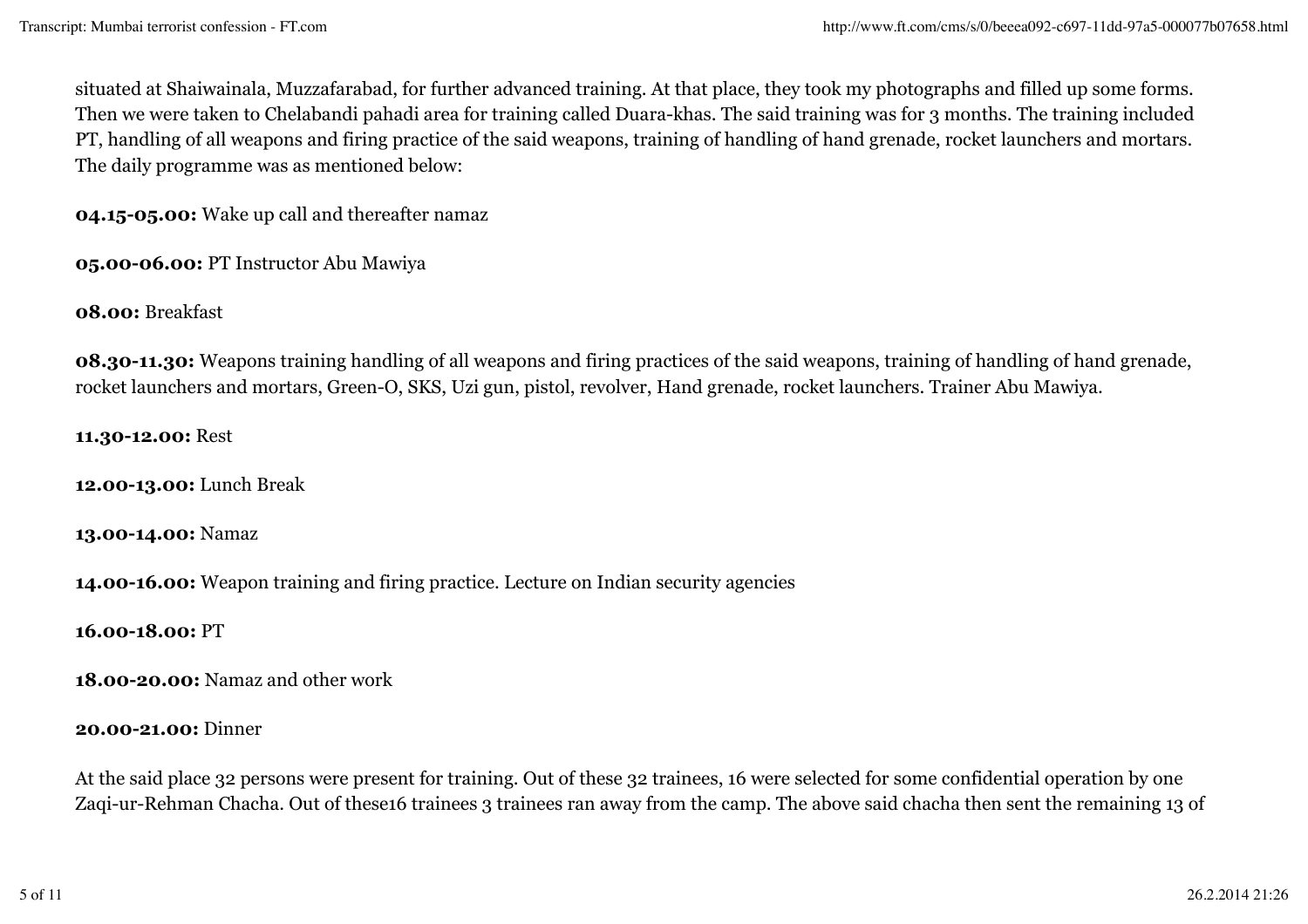us along with a person called Kafa to the above said earlier camp at Muridke. At Muridke, we were taught swimming and getting acquainted with the environment experienced by a fisherman on a sea.

We did some experimental tours by launches on the sea. During the said training, we were given lectures on working of Indian security agencies. We were shown the clippings highlighting the atrocities on Muslims in India.

After completing the said training, we were allowed to go to our native places. For seven days, I stayed with my family members. After seven days I went to the LeT camp at Muzzafarabad.

The above said 13 of us were present for training. Thereafter, as per the instructions of Zaki-ur-Rehman, the above said Kafa took us to camp at Muridke. At the said camp again we underwent the training of swimming and getting acquainted with the environment and experience on sea. The training continued for one month.

During the said training, we were given the lectures on India and its security agencies, including RAW. We were also given the training on how to evade the chase by security personnel. We were strictly instructed not to make phone calls to Pakistan after reaching India.

## **The names of the persons present for the said training are as mentioned below:**

Mohd Azmal aka Abu Muzahid Ismail aka Abu Umar Abu Ali Abu Aksha Abu Umer Abu Shoeb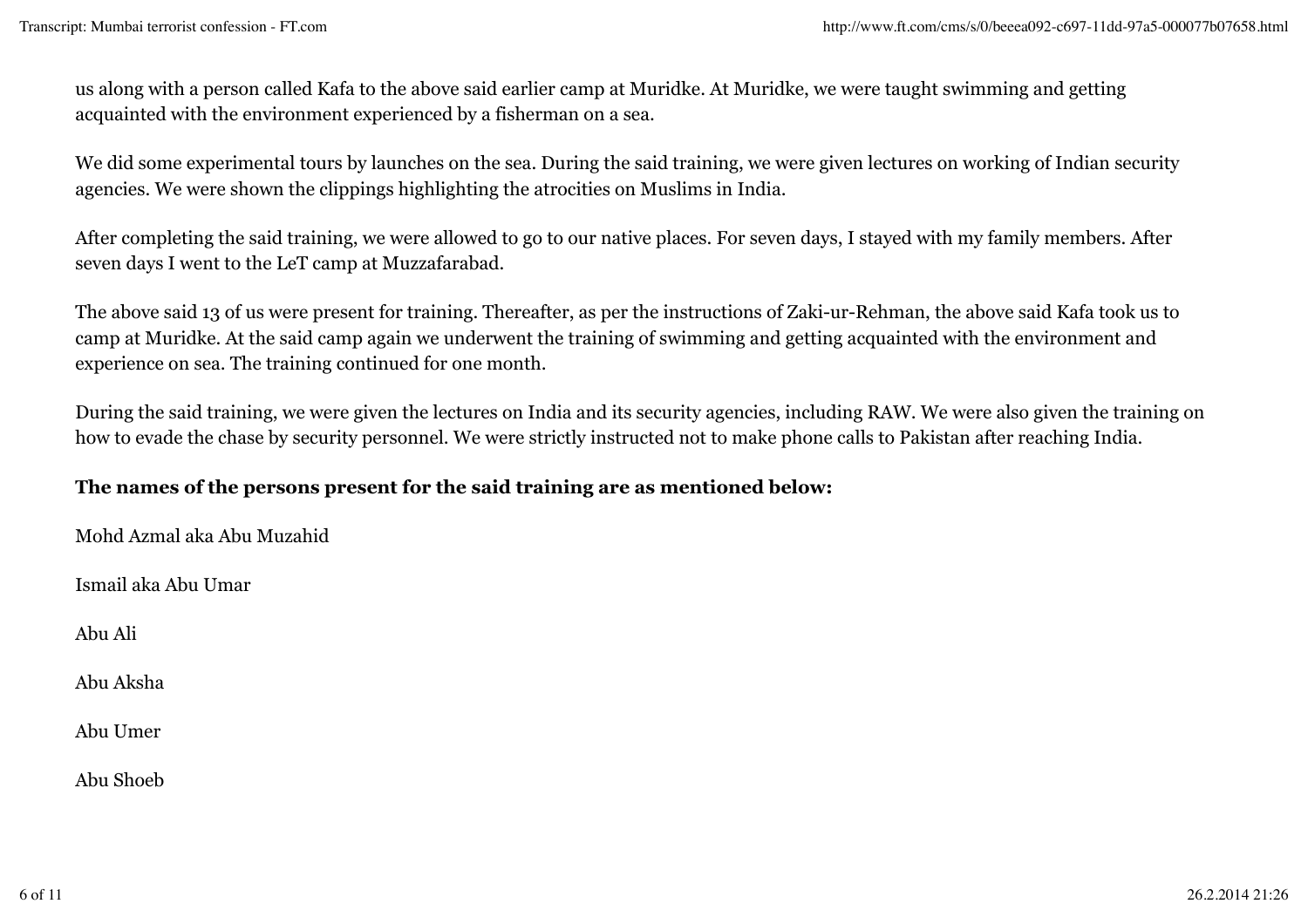Abdul Rehman (Bada)

Abdul Rehman (Chhota)

Afadulla

Abu Umar

After completion of training, Zaki-ur-Rehman aka Chacha selected 10 of us and formed 5 teams each having two persons on 15 Sept 2008. My team included myself and Ismail. Our code name was VTS team. We were then shown the site 'Google Earth' on Internet. On the same site, we were shown the information about Azad Maidan, Mumbai, how and where to get down at Mumbai. We were shown the film on VT railway station and the film showing the commuters moving around at rush hours at VT railway station.

We were instructed to carry out the firing at rush hours in the morning between 7 to 11 hours and between 7 to 11 hours in the evening. Then kidnap some persons, take them to the roof of some nearby building. After reaching at the roof top, we were to contact chacha. After that, chacha would give the telephone or mobile no of electronic media. We were then to contact the media persons on the same phone. And as per the instructions received from chacha, we would make demands for releasing the hostages. This was the general strategy decided by our trainers.

The date fixed for the said operation was 27th Sept 2008. However, the operation was cancelled for some reason. We stayed at Karachi. Again we made practice of travelling by speed boats on the sea. We stayed there upto 23rd Nov 2008. The other teams were as mentioned below.

### **2nd Team**

1) Abu Aksha

2) Abu Umar

**3rd Team**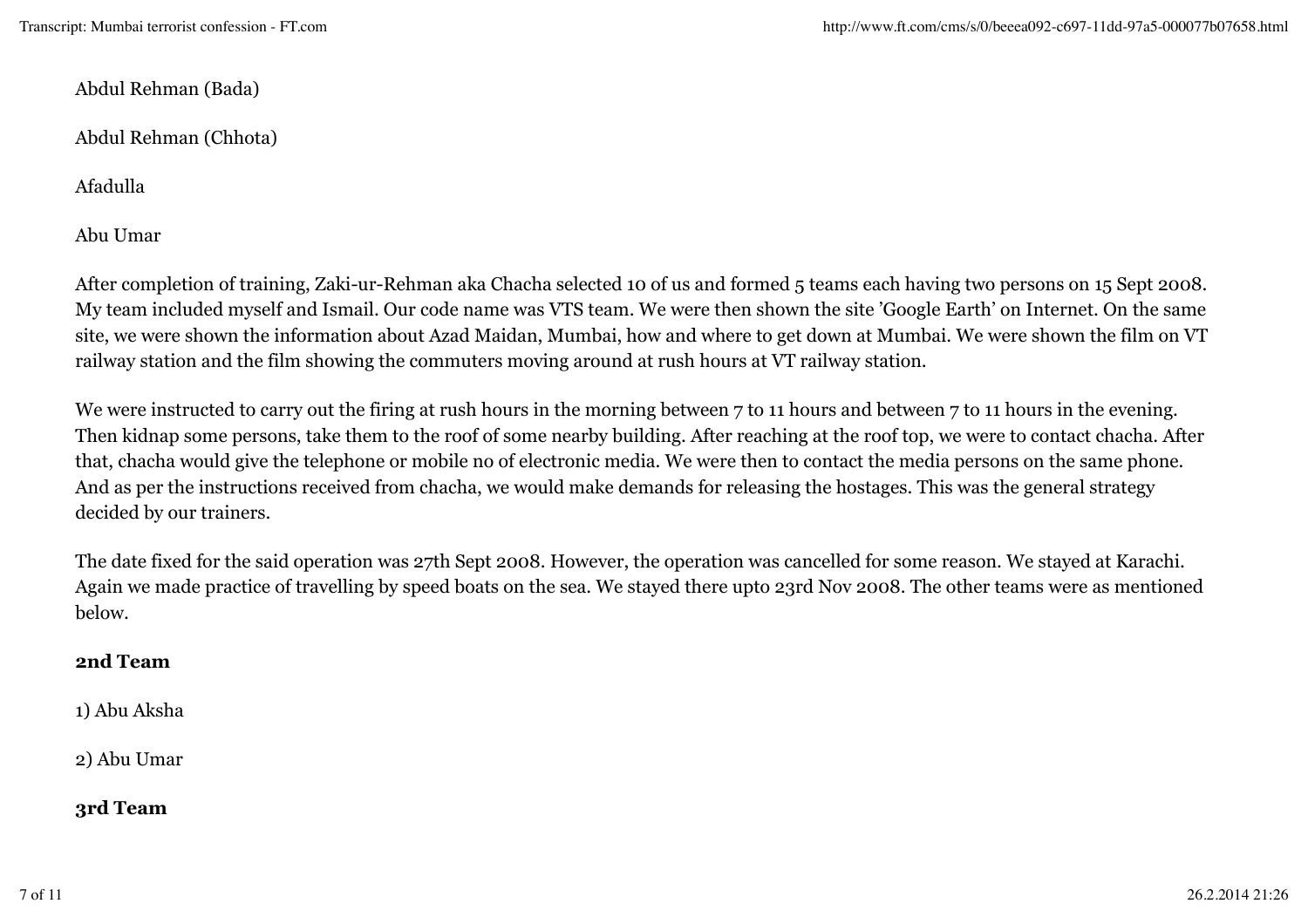### 1) Bada Abdul Rehman

## 2) Abu Ali

## **4th Team**

1) Chhota Abdul Rehman

2) Afadulla

## **5th Team**

1) Shoeb

2) Abu Umer

On 23rd Nov 2008, the above said teams including our team left from Azizabad, Karachi along with Zaki-ur-Rehman aka Chacha and Kafa. We were taken to the nearby sea shore. At 04.15 hours we reached the sea shore. At the sea shore we boarded a launch. After traveling for 22 to 25 nautical miles we met a bigger launch in the sea. We boarded the said launch and after journey of 1 hour we boarded a bigger ship by name Al-Huseini in the deep sea. While boarding the said ship, each of us was given a sack containing 8 grenades, one AK-47 rifle, 200 cartridges, 2 magazines and one cell phone for communication.

Then we started towards Indian coast. When we reached Indian waters, the crew members of Al-Huseini ship hijacked one Indian launch. The seamen from the said launch were shifted to Al-Huseini ship. We were then boarded the hijacked Indian ship. One Indian seaman was kept along with us.

At the gun point, he took us towards the Indian coast. After journey of about 3 days, we reached near sea shore of Mumbai. While we were at some distance from the shore, Ismail and Afadulla killed the Indian seaman, (Tandel) at the basement of the said Indian launch. Then we boarded floatable dinghi and reached Budwar Park Jetty as per the instructions received earlier.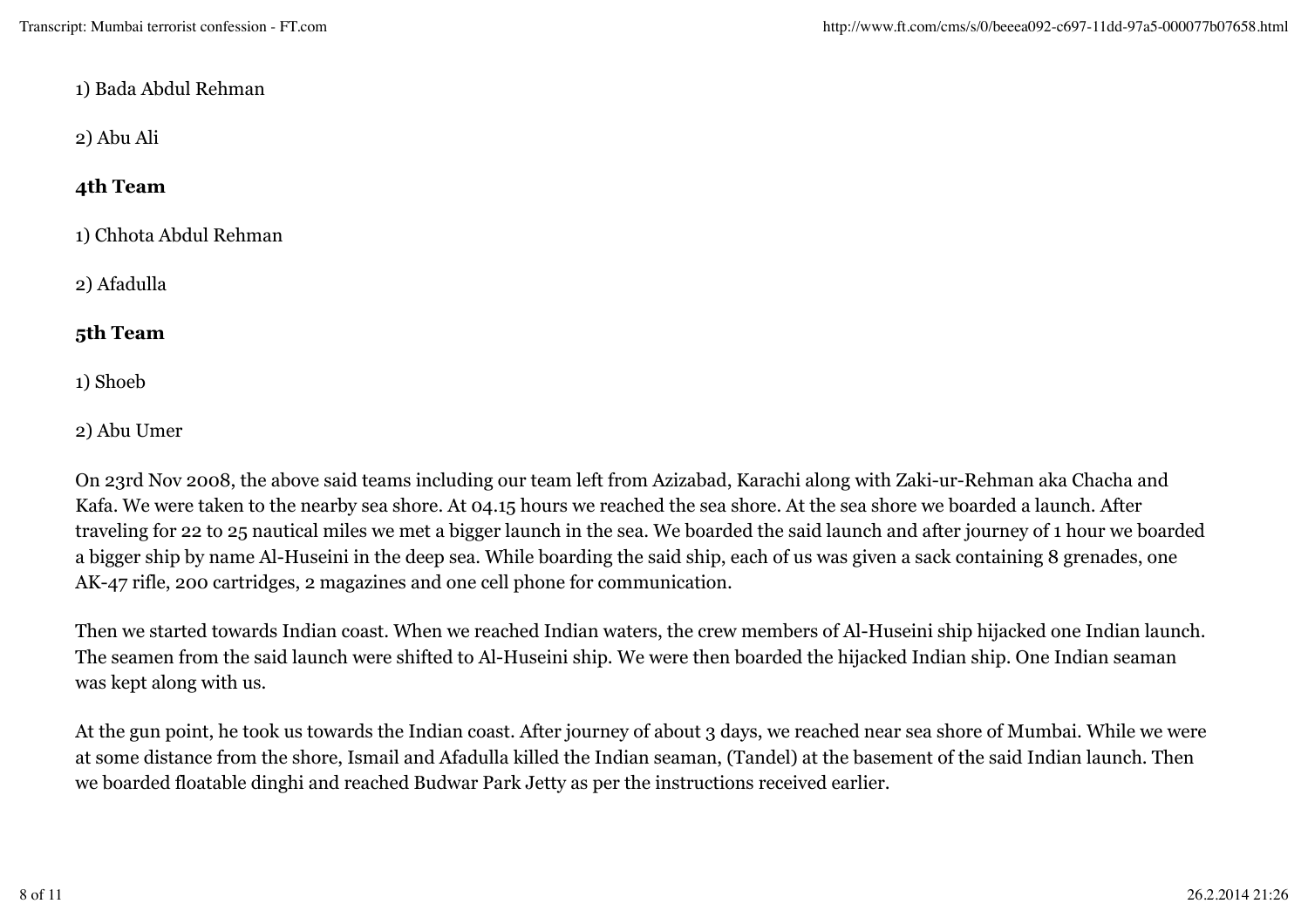After getting down at Budwar Park, I went along with Ismail to VT railway stn by taxi.

After reaching the hall of VT railway stn. We, i.e. Ismail and myself, went to the common toilet, took out the weapons from our sacks, loaded them, came out of toilet and started firing indiscriminately towards the passengers.

Suddenly one police officer in uniform came towards us and opened fire. In retaliation, we threw hand grenades towards him and also opened fire towards him. Then we went inside the railway station threatening the commuters and randomly firing at them.

Then we came out of the railway station and started searching for a building with roof top. But we did not find a suitable building. Therefore, we entered a lane. Then we entered a building and went upstarts. On 3rd or 4th floor we searched for hostages but we found that the said building was a hospital and not a residential building. Therefore we started coming down.

At that time policemen started firing at us. As such we threw some grenades towards them. When we were coming out of the hospital premises, we suddenly saw one police vehicle passing in front of us. Therefore, we took shelter behind a bush.

Another vehicle passed in front of us and stopped at some distance. One police officer got down from the said vehicle and started firing at us. One bullet hit my hand and my AK-47 dropped down. I bent to pick it up when second bullet hit me on the same hand. I got injured. Ismail opened fire at the officers who were in said vehicle. They got injured and firing from their side stopped.

We waited for some time and then went towards the said vehicle. Three bodies lying there. Ismail removed the three bodies and drove the said vehicle. I sat next to him. While we were moving in the said vehicle, some police men tried to stop us. Ismail opened fire towards them while we were on the move; our vehicle got punctured near a big ground by the side of road. Ismail got down from the driver seat, stopped a car at the gun point and removed the three lady occupants from the said car. Then Ismail carried me to the car and sat me inside as I was injured. Then he drove the said car.

While we were moving in the said car, we were stopped on the road near sea shore. Ismail fired towards them. Some policemen got injured. Police also opened fire towards us. Due to the police firing Ismail got injured. Then police removed us to some hospital. In the hospital I came to know that Ismail succumbed to the injuries he has sustained.

## **My statement is read over to me, explained in Hindi and it is correctly recorded.**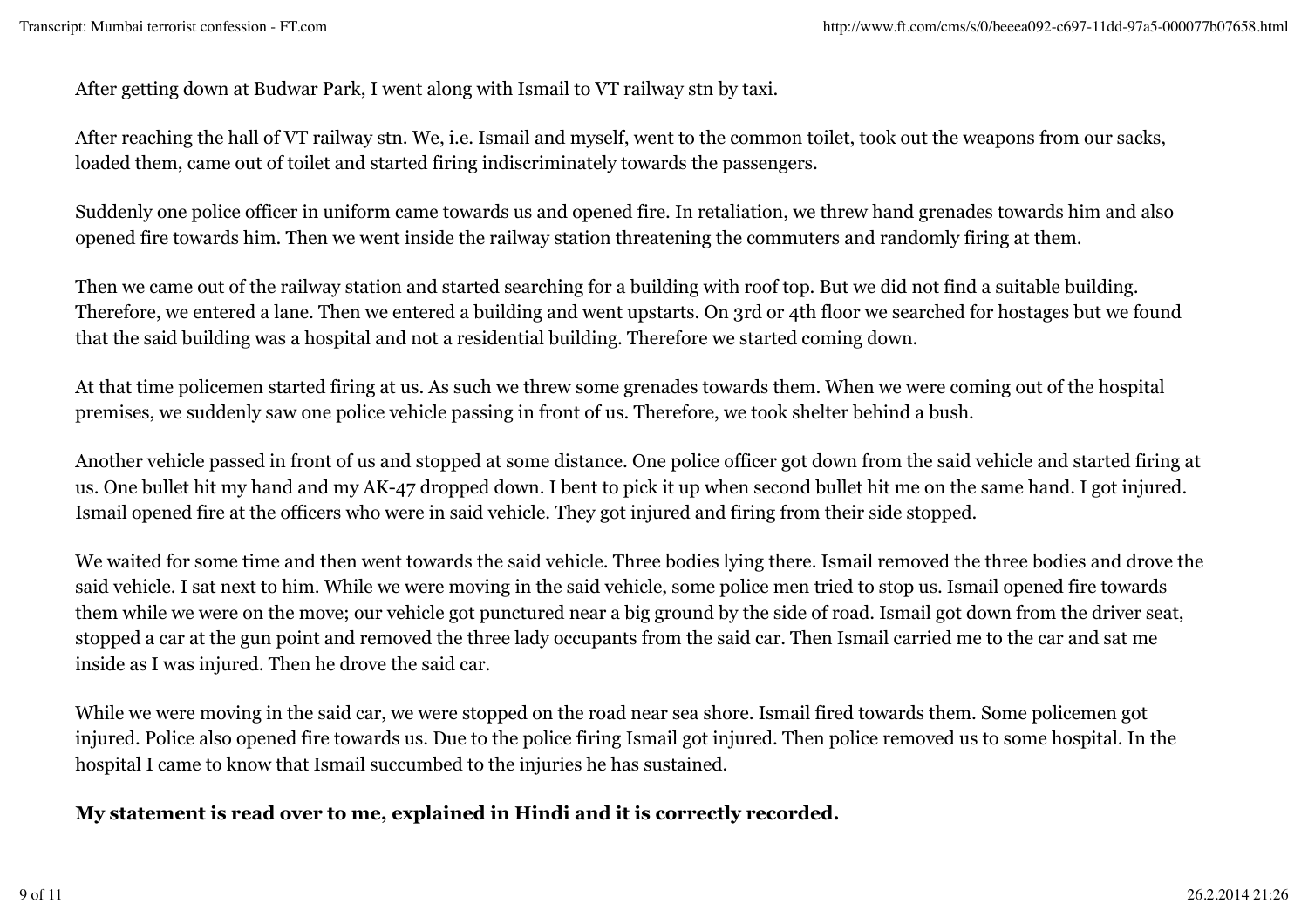Also, following are the names of the other terrorists, their home towns and the places they attacked as released by the Mumbai Police:

## **At Chhatrapati Shivaji Terminus (CST)/Victoria Terminus train station:**

1. Mohammed Ajmal Amir Kasab alias "Abu Mujahid" of Okara village, Punjab Province, Pakistan. He is the only surviving attacker and is in government custody.

2. Ismail Khan alias "Abu Ismail" from Dera Ismail Khan, Pakistan

## **At Taj Hotel**

- 3. Hafeez Arshad alias "Abdul Rehman Bada" from Multan, Pakistan
- 4. Javed alias "Abu Ali," also from Okara
- 5. Shoaib alias "Soaib" from Narowal Sialkot, Pakistan
- 6. Nazeer alias "Abu Umera" from Faizalabad, Pakistan

## **At Hotel Oberoi-Trident**

- 7. Abdul Rehman alias "Abdul Rehman Chota" of Arafwala, Multan Road, Pakistan
- 8. Fahadullah alias "Abu Fahad" of Bipalpur Taluka, Okara, Pakistan.
- At Chabad House/Nariman House
- 9. Nasir alias "Abu Umar" from Faizalabad
- 10. Babbar Imran alias "Abu Aqasha" from Multan